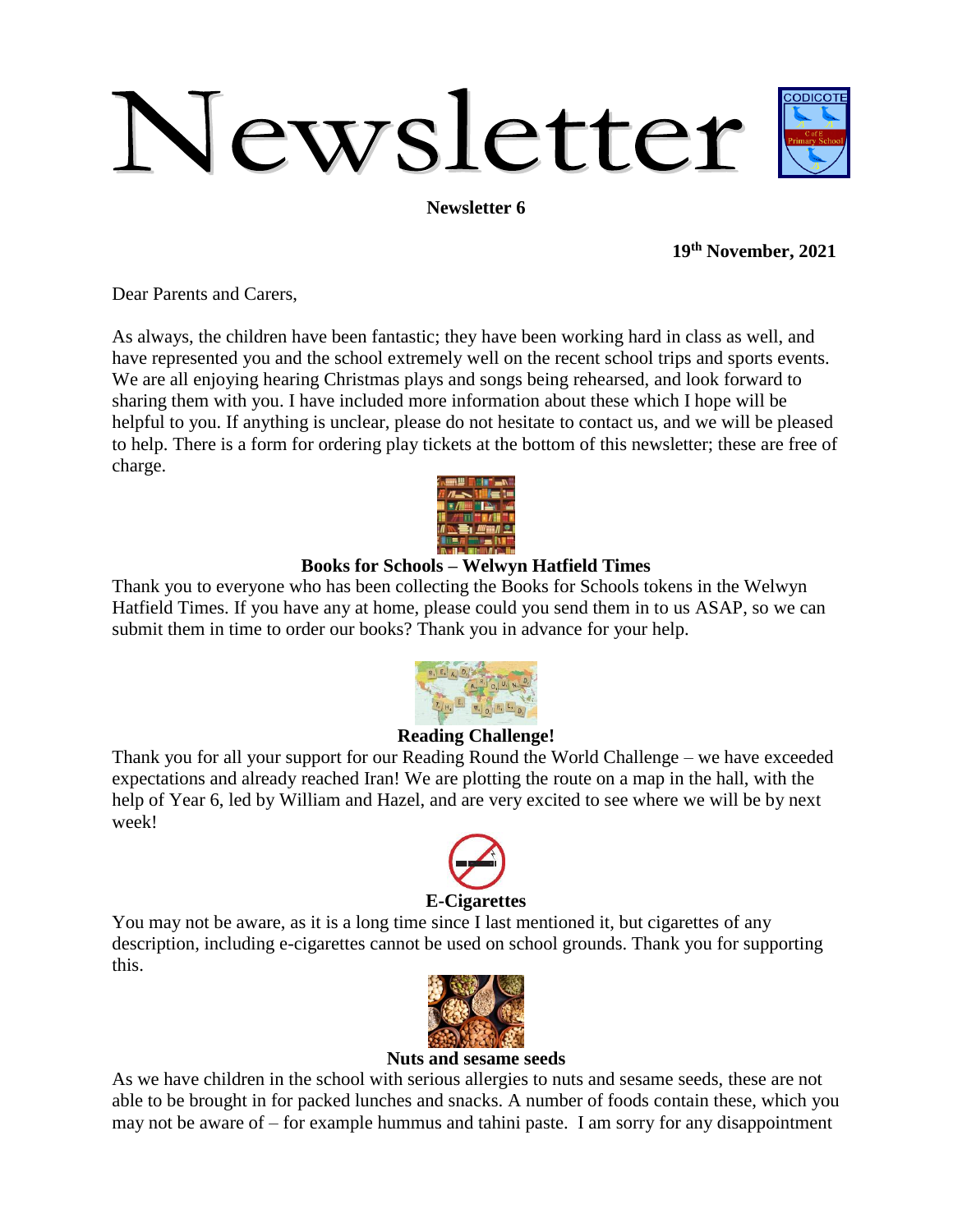this may cause when your child is choosing things for their packed lunch, but know that you would want to keep all of the children safe.



#### **PE & Sport – a message from Mel**

Sadly, dodgeball club has come to an end this term as the stage is being put up for the fabulous Christmas plays. Instead of dodgeball I will be starting a Handball Club for Year 5/6 on the bottom playground on Wednesdays. Handball is a combination of basketball and netball. If you are intending on joining this club please bring warm layers as it will be outside, and could be cold!



### **Sporting Success!**

The children have really enjoyed taking part in sporting events this week and did so well!

- Years 5 & 6 won bronze medals in their first Dodgeball Tournament.
- Year 4 won gold medals at Boccia.
- The senior football team won their match against Roebuck 4-0.
- Bury won the Interhouse Dodgeball Tournament.

Well done to everyone who took part in these events!





#### **Film Night**

Thank you so much for your fantastic support for Film Night. We had a record  $\sim$  200 children – almost double our usual numbers. Unfortunately, this did result in

people having to queue and we have thought of some ways of speeding up the entry process for next time. Usually, leaving is a fairly quick process but having to limit adults in the school building due to covid restrictions, meant it was time consuming matching the children to adults; thank you for your patience. Again, we have thought of some strategies to speed this up next time. All proceeds have gone to pay for the coaches for the Whole School Pantomime trip, so all children will benefit.

Thank you very much to everyone who helped before and after the event, and to the children for being a great audience and for tidying up so well afterwards.



**Meet Father Christmas! Thursday 25th November 5.00 p.m. – 7.00 p.m.** Come along to meet Father Christmas in his outdoor grotto! Tickets are on sale at the office, with a half hour entry slot, at a cost of  $£2.50$ . This includes a small gift from Father Christmas himself! Mulled wine, hot chocolate, cold drinks and snacks will be available to purchase. All funds will go towards the Whole School Pantomime visit.

**Next meeting: Monday 10th January at 7 p.m. Everyone welcome!**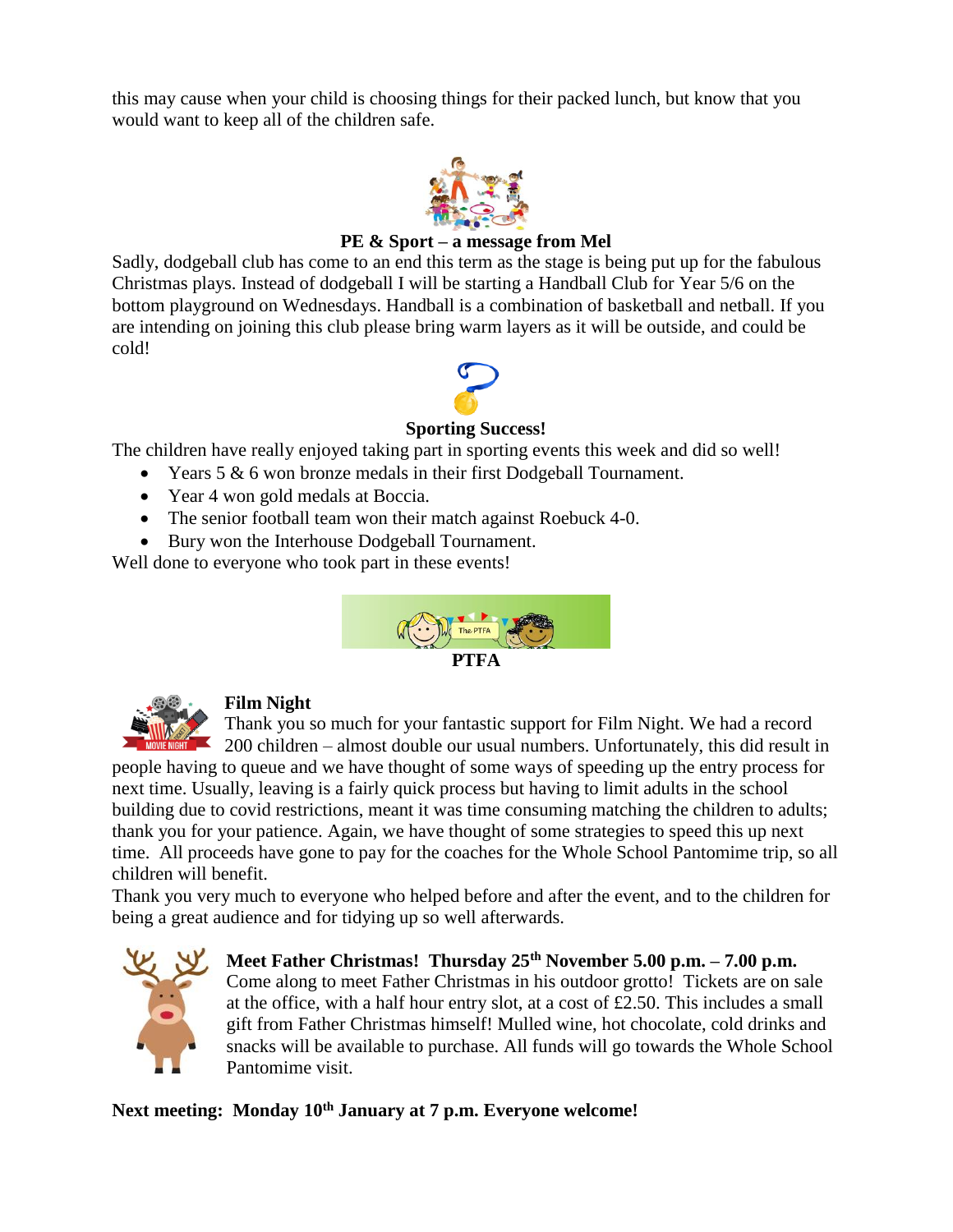

**Friday 26th November** – Occasional day – school closed to staff and children.

There are a number of events happening at the end of term, so I thought it would be helpful to share them in a timetable. Further details are included below.

| Mon 6 <sup>th</sup> Dec | Tue 7 <sup>th</sup> Dec  | Wed 8th Dec                                                                                        | Thu 9th Dec                                                              | Fri 10th Dec                                       |
|-------------------------|--------------------------|----------------------------------------------------------------------------------------------------|--------------------------------------------------------------------------|----------------------------------------------------|
|                         |                          | Play dress<br>rehearsals                                                                           | 10.30am:<br><b>Reception Play</b>                                        | Whole School<br>Pantomime Visit                    |
|                         |                          |                                                                                                    | $2.15$ pm: Y1 Play<br>7.00pm: Y3 & Y4<br>Play<br>7.50pm: Y5 & Y6<br>Play | 7.00pm: Y3 & Y4<br>Play<br>7.50pm: Y5 & Y6<br>Play |
| Mon 13th Dec            | Tue 14th Dec             | Wed 15th Dec                                                                                       | Thu 16th Dec                                                             | Fri 17th Dec                                       |
| Christmas Jumper<br>Day | 10.00am: Nursery<br>Play | 9.30am: School<br>Carol Service<br>12.15pm:<br>Christmas Lunch<br>6.30pm: Y2 & Y6<br>Carol Service | Reception, Year 1<br>and Year 2<br><b>Christmas Party</b>                | Year $3 & 4$<br><b>Christmas Party</b>             |
| Mon 20th Dec            | Tue 21st Dec             |                                                                                                    |                                                                          |                                                    |
| Years 5 & 6 Party       | 9.00am: Nursery<br>Party |                                                                                                    |                                                                          |                                                    |



## **Carol Service at St. Giles Church**

Year 2 will be performing their nativity play at the Carol Service. Year 6 will be singing and leading the service. The morning service is for school pupils and staff only, due to numbers. Parents are invited to attend the evening service.



## **KS2 plays**

Years 3 & 4 will need to arrive at school at 6.30pm to get into their costumes. Years 5 & 6 will need to arrive at 7.20pm. If children from Years 5 & 6 are arriving with their parents at 6.30pm, they can go to the Year 6 classroom to wait.

# **Christmas Lunch**



You will be able to order your child's Christmas lunch on the School Gateway app from Monday  $29<sup>th</sup>$  November. The meal option will show as a roast dinner (meat or vegetarian option); the menu is attached to the newsletter email. If your